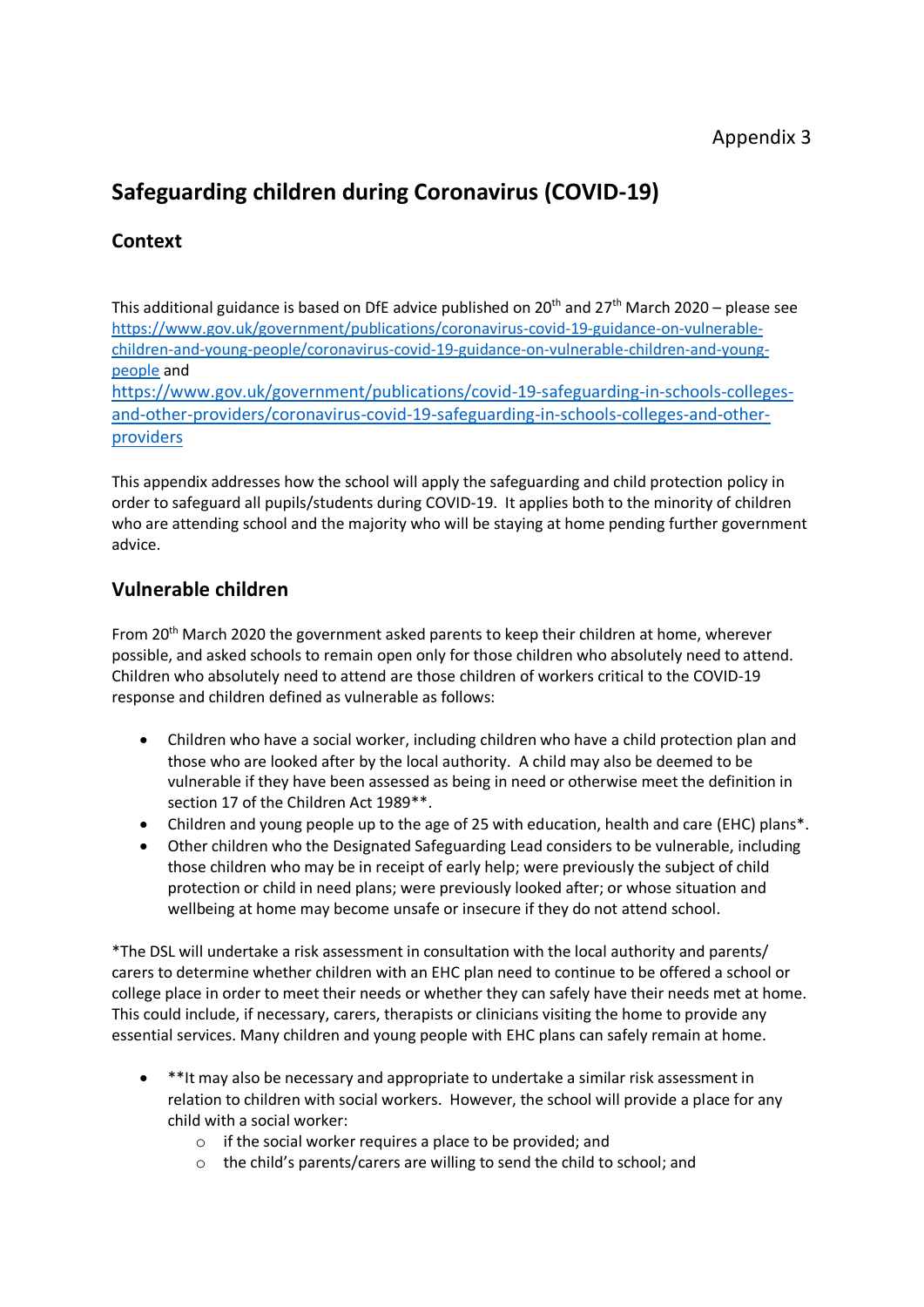$\circ$  the child does not have an underlying health condition that puts them at increased risk.

In circumstances where the school considers a child to be vulnerable and eligible to attend school but a parent/carer does not want to bring their child to school, the DSL will explore the reasons for this directly with the parent/carer. If the child has a social worker, the DSL will liaise with the social worker and seek to involve them in the discussion with the child's parents/carers.

Where parents/carers are concerned about the risk of their child contracting COVID19, the DSL will discuss those anxieties with the parent/carer following the advice set out by Public Health England. If the child has a social worker, the DSL will liaise with the social worker and seek to involve them in the discussion with the child's parents/carers.

NB eligibility for free school meals in and of itself will not be the determining factor in assessing vulnerability for these purposes.

In line with advice from Warwickshire County Council, the school will create and maintain an up-todate register/database of all pupils/students who are considered vulnerable as above.

The register/database will contain the names and contact details of the child's parents/carers; other significant family members; social workers; family support workers; and any other key professionals including health professionals and youth justice workers. The register/database will be accessible to the designated safeguarding lead (DSL) and all deputy designated safeguarding leads including by secure access for DSLs who may need to self-isolate and/or work from home.

The school will assess the level of vulnerability of each pupil/student on the register/database using the RAG rating format as below. This will support the DSL to identify those children that need to be offered the opportunity to attend school (this must include all children with a social worker), those that can be supported by regular contact from a DSL and those whose attendance might be inconsistent and who may therefore need additional contact and support.

The RAG rating criteria are:

Red - most at risk of harm or neglect (will include all children subject of a child protection plan); and all children who are looked after

Amber - a moderate risk of harm, but with some protective factors (will include those with a Child in Need plan and/or being supported by a family support worker)

Green - some concerns or unmet needs; or have been red or amber and need monitoring.

Every child on the vulnerable children register/database will be allocated to a named DSL who will be responsible for ensuring that the identified level of support and contact is provided.

DSLs will record all contacts and outcomes with vulnerable children and their families in the usual way so that those records are visible to colleague DSLs and can be reviewed in regular DSL meetings.

#### **Attendance monitoring**

If the school has any eligible children in attendance, the daily attendance sheet will be submitted to the DfE by 12 .00pm using the pro forma: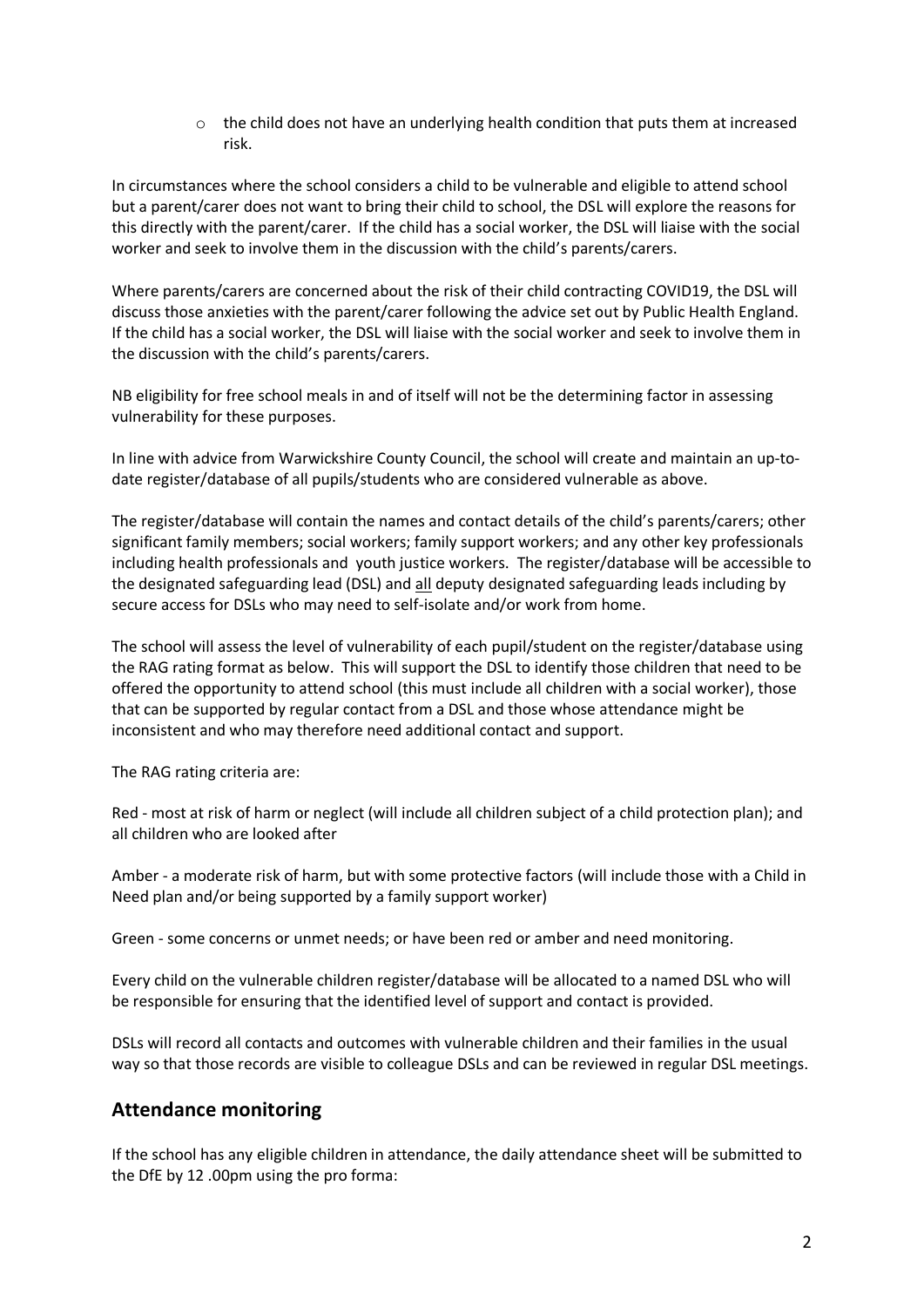[https://www.gov.uk/government/publications/coronavirus-covid-19-attendance-recording-for](https://www.gov.uk/government/publications/coronavirus-covid-19-attendance-recording-for-educational-settings)[educational-settings](https://www.gov.uk/government/publications/coronavirus-covid-19-attendance-recording-for-educational-settings)

If the school has closed, the return will be submitted once as required by the DfE.

For any vulnerable child who is due to attend school and who does not attend, the school will follow the normal absence management procedure. As a minimum, a text message will be sent home in relation to each eligible on each day of absence. If the DSL is concerned about the child's level of vulnerability, a decision will be made about whether a home visit is appropriate or if a phone call will suffice; and the necessary frequency of such contact for each day of absence

In relation to **all children subject of child protection plans and who are looked after** who do not attend school, the DSL or designated teacher for children who are looked after will **liaise closely with Children's Social Care**. A shared decision may be made that as long as one practitioner has seen the child, that will suffice as a safe and well check, but the DSL will log any such decision and all home visits undertaken.

In any event, **the social worker must be informed about any child subject of a child protection plan, child in need plan or who is looked after who does not attend school on the first and (subject to the agreement reached with the social worker) each subsequent day of absence**.

For each child identified as vulnerable but who the DSL considers can be safely cared for at home (NB this will not include any child with a child protection plan, child in need plan or who is looked after without written agreement with the child's social worker), the DSL will identify the nature and frequency of contact the child will need to reassure the DSL of their safety and wellbeing. This might include phone calls, text contact, Skype or home visits.

#### **Home visits**

Any home visit must be risk assessed. If agreed that a home visit is necessary, it should be undertaken by two members of staff.

It is unlikely that home visits will be frequent. If they are undertaken, they will subject of a risk assessment based on the following guidelines:

- (1) The DSL will speak to the child's parents/carers to establish whether any member of the household has symptoms of COVID-19; has been diagnosed; or is self-isolating.
- (2) Home visits will be undertaken by two members of staff, one of whom will be a DSL. NB It would be expected that any member of staff who has an underlying health condition/ vulnerability would be at home self-isolating. For the absence of doubt, no such member of staff will therefore undertake home visits.
- (3) The DSL will inform the parents/carers of the plan to undertake a home visit and that visiting staff will need to see and speak to the child through a window.
- (4) Staff undertaking home visits must wear gloves and avoid contacting metal surfaces with their bare skin. They will knock on the door of the house with covered hands. After knocking on the door, they will step back from the door.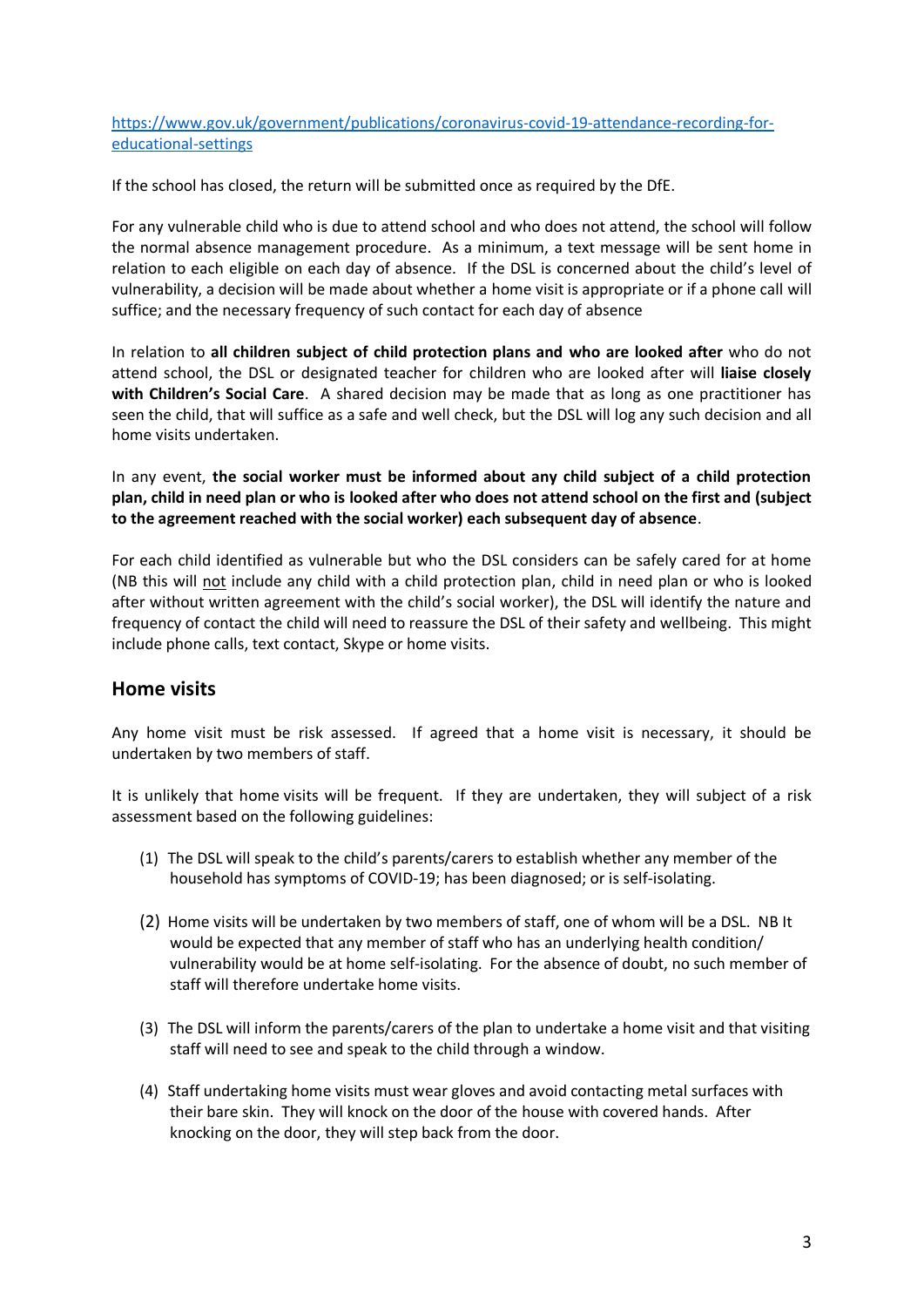- (5) Visiting staff will ask to see and talk to the child through a window; and will aim to keep the conversation as upbeat and positive as possible.
- (6) Staff are advised not to enter households but simply to check that the child is well by a conversation through a window, maintaining the recommended social distance of 2 metres.
- (7) However, if undertaking a home visit, staff must actually see the child.

If a family is self-isolating and/or it is difficult/not appropriate to carry out a home visit subject to the risk assessment, the DSL will consider whether technology can be used to see the child, e.g. via Skype or other means of video chat. If carrying out Skype/video chat, this should be agreed with parents/carers prior to any call being made.

All school policies including the child protection, staff behaviour and ICT acceptable use policies must be followed at all times both in face to face and electronic communication with pupils and parents/carers. No staff member should use their own ICT or telephone equipment; or private message children; or video conference with a child directly other than via school-owned equipment subject to parental agreement as above.

Where concerns for a child at home reach the threshold for significant harm, a referral must be made to Children's Social Care/Police as per normal safeguarding procedures. For that reason, all DSLs must have access to MASH and other key agency phone numbers and children's details even when working from home.

#### **Designated Safeguarding Lead (DSL)**

The DSL and Deputy DSLs are as named in the main policy.

The DSL or a deputy DSLs will be readily accessible via telephone or online video contact, e.g. when working from home. All staff will be provided with contact details in order to be able to contact a DSL without any difficulty. All staff have access to the rota which shows which Safeguarding Leads are due in school, working from home or on their Easter break.

All staff will take responsibility for Safeguarding whilst on site.

All DSLs will have remote access to the register/database of all vulnerable children and other safeguarding records when working off site.

The DSL team will liaise with MASH, Social Care, family support workers and other key safeguarding partners as normal, whether working in school or working remotely. When working from home, DSLs will be accessible via access to their school Email account.

The DSL team will continue to attend – either in person or virtually – child protection conferences; core group meetings; strategy meetings; child in need meetings; children who are looked after reviews; and early help meetings.

If the school closes and pupils need to attend another school in accordance with local/hub arrangements, the school will maintain its overarching responsibility for safeguarding the child. The DSL will be responsible for liaising with the receiving school in order to share information from the register/database of vulnerable children and to advise the receiving school about how best to respond to new/emerging concerns. The DSL must be informed by the receiving school about any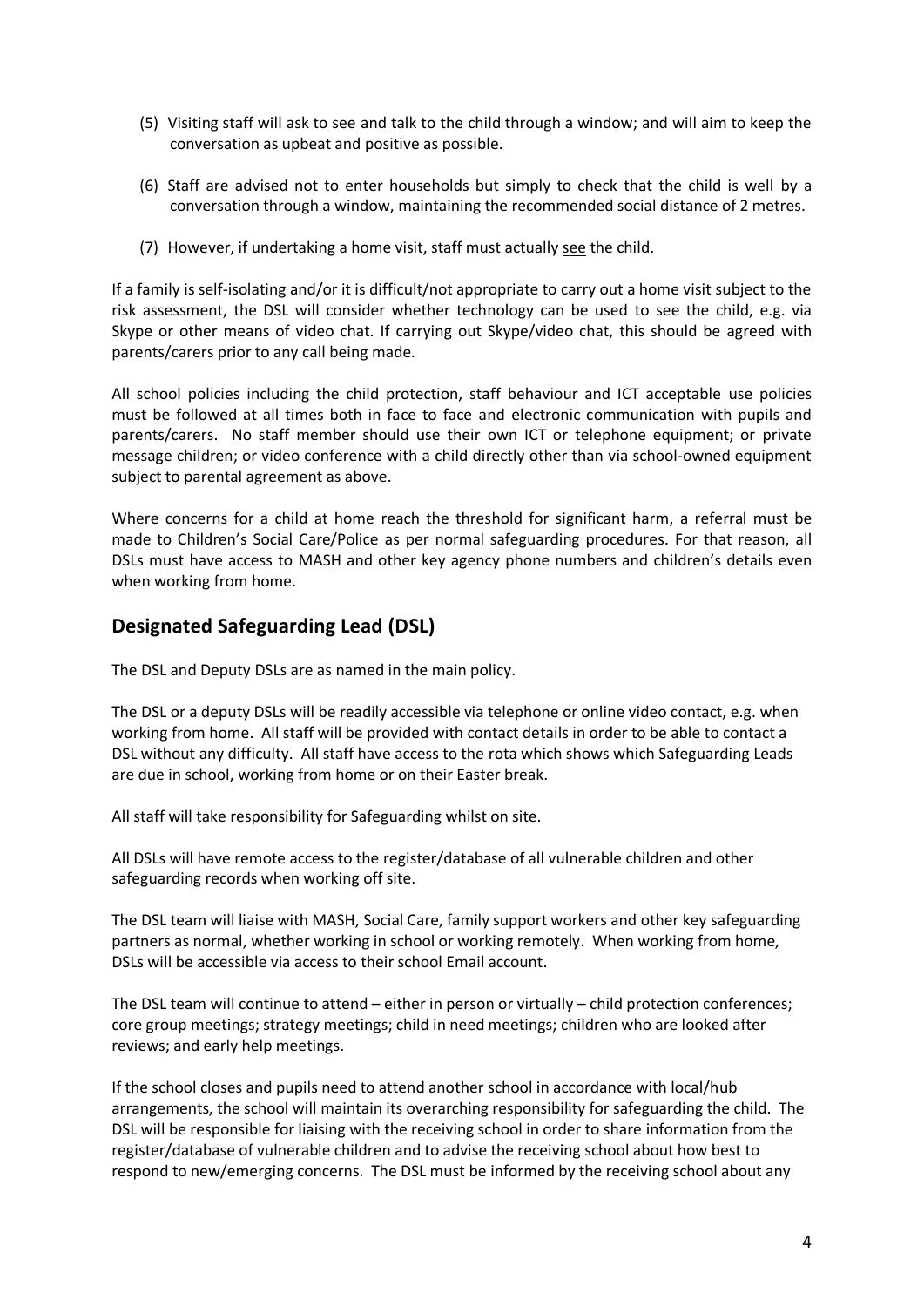new incidents or concerns and agreement must be reached and recorded about whether the DSL or a DSL in the receiving school is best placed to discuss issues with parents/carers, contact social workers, make referrals etc.

#### **Reporting a concern**

All staff and volunteers continue to have a responsibility for safeguarding children and will report any safeguarding concerns about children to a DSL in the normal way as set out in the main policy.

Staff should have access to the normal safeguarding recording format (e.g. green forms, CPOMS) when working off site including when working from home.

Staff and volunteers are reminded of the need to report any concern immediately and without delay.

In the unlikely event that a member of staff cannot access the normal safeguarding recording format (whether green forms, CPOMS or something else) remotely, they will contact the DSL via Email (cc to at least one other DSL and the headteacher) to inform them that they need to share a concern. This will ensure that the concern is received.

Where a member of staff or volunteer is concerned about the behaviour of an adult working with children in the school, they should inform the headteacher as normal using a yellow form. If the notification needs to be made when the reporting individual is offsite, this should be done verbally and followed up with an Email to the headteacher on the same working day.

As normal, any concerns about the headteacher should be reported to chair of governors.

#### **Safeguarding training and induction**

The DfE recognises that DSL training is very unlikely to take place whilst the threat of the COVID-19 virus remains and government guidance in relation to large gatherings and social distancing is relaxed.

DfE guidance states that for the period COVID-19 measures are in place, a DSL (or deputy) who has been trained will continue to be classed as a trained DSL (or deputy) even if they miss their refresher training.

The DSL will communicate any new or revised safeguarding advice, guidance, requirements, arrangements or information in writing to all staff and volunteers.

Where new staff or volunteers are recruited, they will continue to be provided with a safeguarding induction.

If adults from another school or setting are redeployed to work at the school during the COVID-19 virus, the school will take into account DfE supplementary guidance and will accept portability of pre-employment checks as long as the current employer confirms in writing that:

- the individual has been subject to an enhanced DBS and children's Barred List check; and
- there are no known concerns about the individual's suitability to work with children; and
- there is no ongoing disciplinary investigation relating to that individual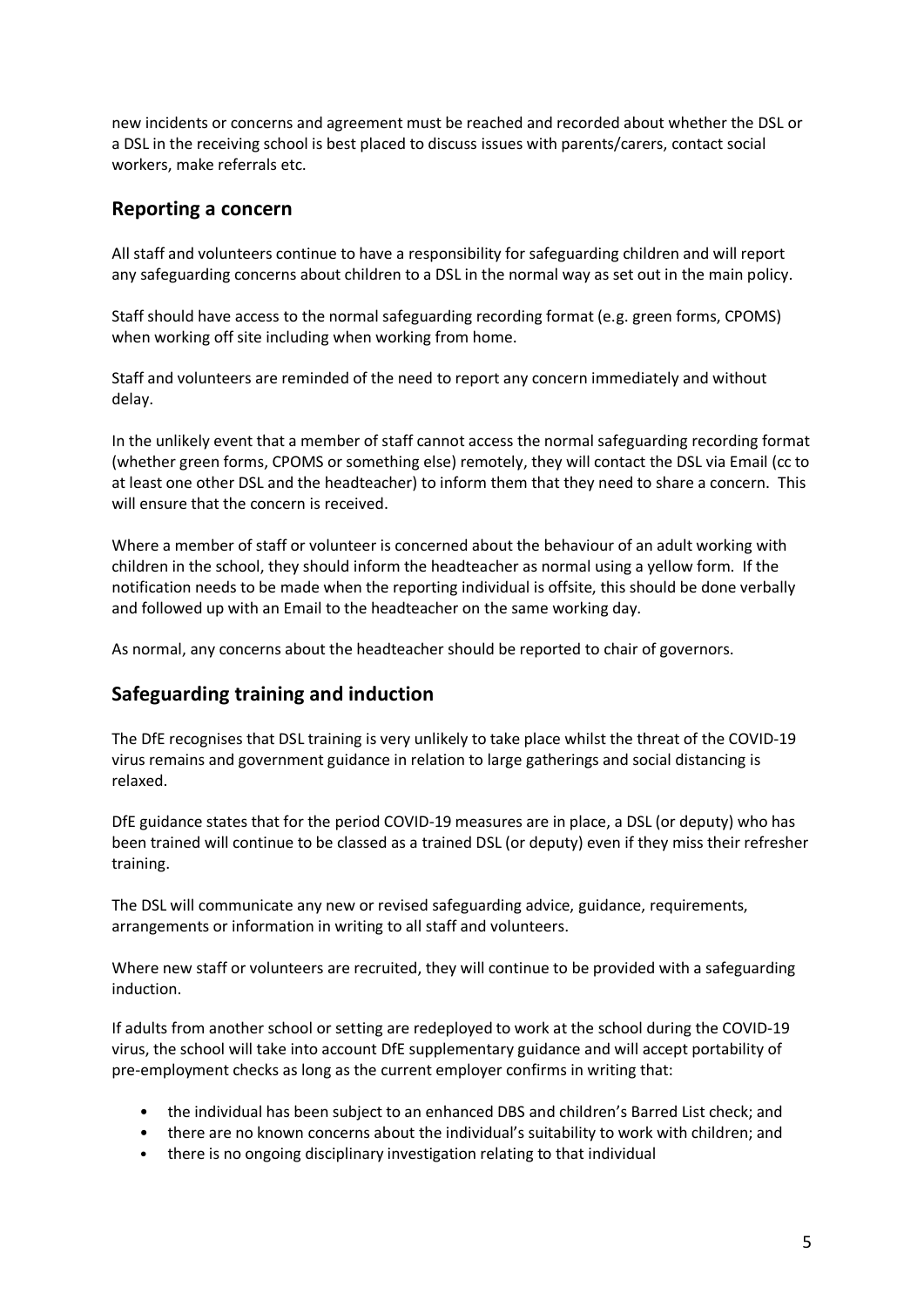Upon arrival, all such redeployed staff will be given a copy of the school's safeguarding and child protection policy, staff behaviour (code of conduct) policy, behaviour policy, the school's safeguarding recording and reporting procedures and confirmation of DSL details and arrangements.

# **Safer recruitment/volunteers and movement of staff**

The school will maintain its commitment to ensuring that only suitable people are given opportunities to work with children at the school. Any recruitment during COVID-19 will therefore be undertaken following the normal safer recruitment processes subject to the school's policy, local authority guidance and advice and Part 3 of *Keeping Children Safe in Education (DfE 2019) [KCSiE]*.

Safer recruitment principles also apply to the recruitment of volunteers, subject to *KCSiE*.

Whilst acknowledging the challenge of the current national emergency, it is essential from a safeguarding perspective that the school is aware, on any given day, which staff/volunteers are in the school and that appropriate checks have been carried out, especially for anyone engaging in Regulated Activity. As such, the school will continue to maintain the single central record as outlined in *KCSiE*.

### **Online safety**

The school is committed as always to providing children with a safe environment in which to learn. That includes online learning. The online filtering (in relation to school-owned devices) and monitoring systems will be in operation as normal. The school is unable to filter activity on devices not owned by the school. Parents may find it useful to refer to <https://www.internetmatters.org/blog/parental-controls/broadband-mobile/>for guidance on putting some restrictions in place to keep children safe.

Where pupils/students are using ICT equipment in school, appropriate supervision will be in place as normal.

# **Children and online safety away from school and college**

The school will ensure that online learning tools and systems are used in line with privacy and data protection/GDPR requirements.

The school recognises that school is a protective factor for children and young people and that the extraordinary circumstances created by the COVID-19 virus may well affect the mental health of some pupils/students and/or their parents/carers.

All staff will maintain as awareness of those issues in communications with children and their parents/carers including when setting expectations of pupils' work when they are at home.

#### **Supporting children not in school**

Any child on the school's register/database of vulnerable children who it has been decided does not need to attend school; cannot attend school due to a risk to their own health or the health of another member of their household; or whose parents/carers are unwilling to send them to school will have an identified plan of support that will be overseen by a named DSL and recorded on the child's safeguarding file.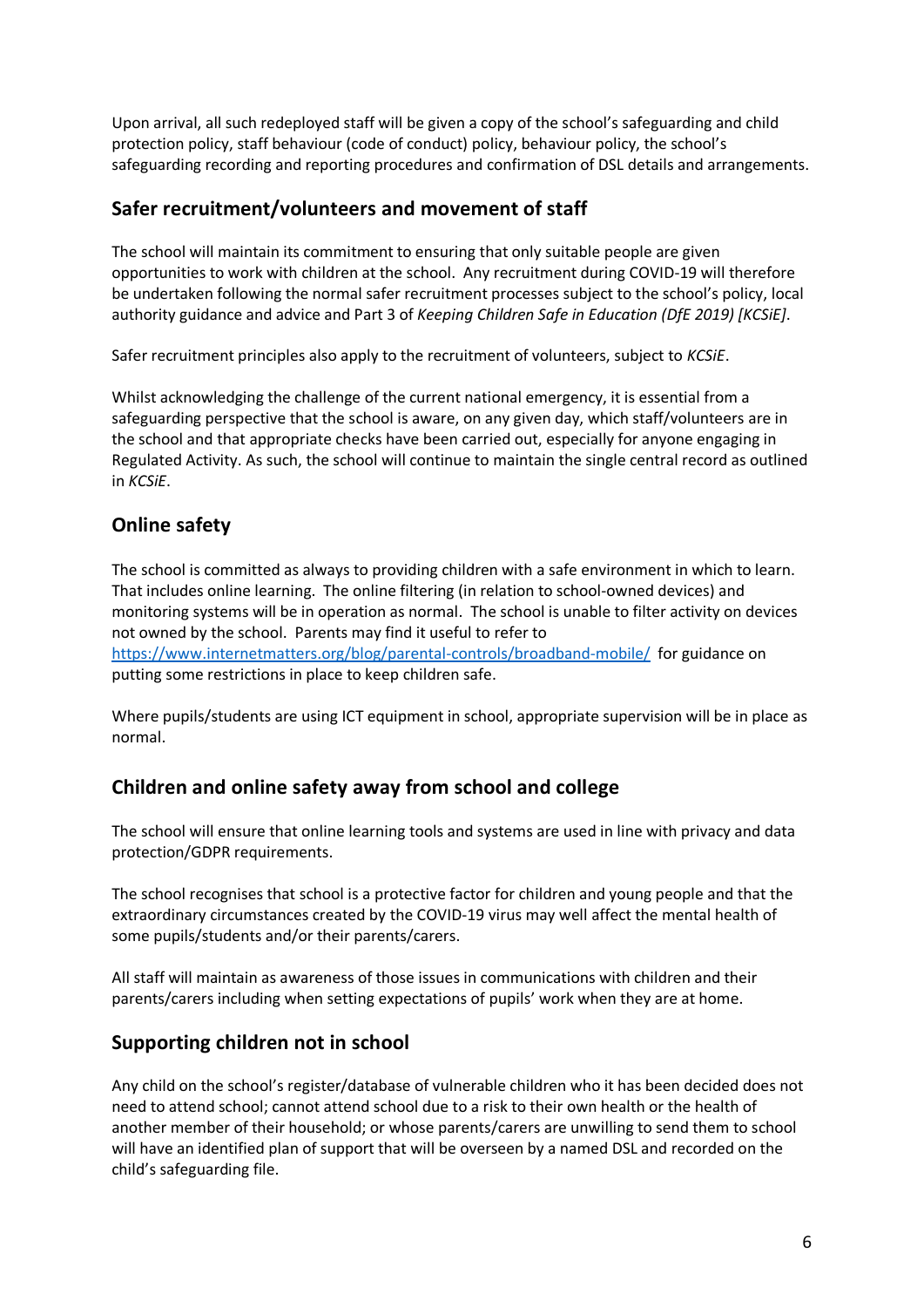The plan will include regular communication with the child's named social worker or family support worker where there is one. A record of all communications\* with the child, parents/carers and practitioners in partner agencies will be made (\*including telephone calls, Emails, other online communication, video conversations and virtual meetings).

The school will work closely with all stakeholders to maximise the effectiveness of any communication plan in order to safeguard the child.

This plan must be reviewed regularly (at least once per week) by the allocated DSL in discussion with at least one other member of the DSL team, using regular/planned DSL team meetings as appropriate.

#### **Supporting children in school**

The school will continue to be a safe space for all children who attend during the COVID-19 virus. Whenever the school is open and to maximise safety, the headteacher will ensure that appropriate numbers of staff are on site and that staff to pupil ratio numbers are appropriate.

The school will ensure that government guidance for education and childcare settings in respect of social distancing and advice from Public Health England in respect of handwashing and other protective measures to limit the risk of spreading COVID19 is followed regularly and robustly.

All children attending school will be provided with appropriate emotional support, bespoke to their needs, assessed vulnerability and circumstances.

Where the school has concerns about the availability of critical staff to work in school – particularly members of the DSL team, SENCo, designated teacher for children who are looked after and first aiders – those concerns will be raised with the Head Teacher without delay.

#### **Peer on peer abuse**

The school recognises that a revised process for managing any report of peer on peer abuse and supporting victims may be required during the COVID-19 virus when only a relatively small number of children will be attending school**.** 

Where the school receives a report of peer on peer abuse, it will follow the principles as set out in part 5 of KCSIE and as outlined in the main policy as closely as possible.

The school will listen and work with all children involved, their parents/carers and any multi-agency partner required to ensure the safety and security of alleged victims, alleged perpetrators and all other children attending the school.

Concerns and actions must be recorded on the child's safeguarding file and appropriate referrals made by the DSL.

#### **Support from the local authority**

The Education Safeguarding service will be available as usual for advice and support via 079 6622 4286 or 01926 742525; or [adrianover@warwickshire.gov.uk;](mailto:adrianover@warwickshire.gov.uk) and will also provide further